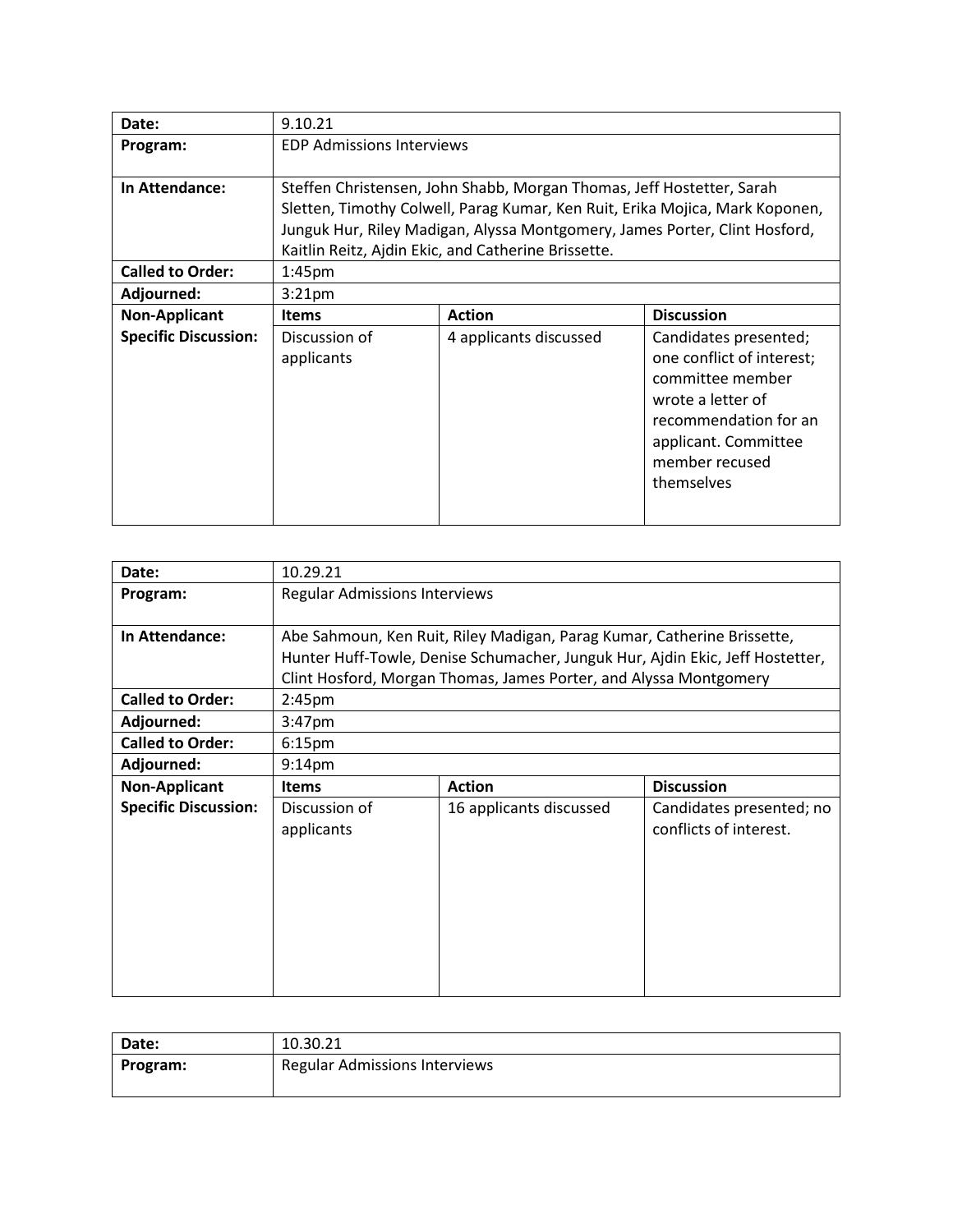| In Attendance:<br><b>Called to Order:</b><br>Adjourned:<br><b>Called to Order:</b> | Abe Sahmoun, Ken Ruit, Riley Madigan, Parag Kumar, Catherine Brissette,<br>Hunter Huff-Towle, Denise Schumacher, Junguk Hur, Ajdin Ekic, Jeff Hostetter,<br>Clint Hosford, Morgan Thomas, James Porter, and Alyssa Montgomery<br>11:45am<br>$1:16$ pm |                         |                                                                                                                      |
|------------------------------------------------------------------------------------|-------------------------------------------------------------------------------------------------------------------------------------------------------------------------------------------------------------------------------------------------------|-------------------------|----------------------------------------------------------------------------------------------------------------------|
| Adjourned:                                                                         | 3:46pm                                                                                                                                                                                                                                                |                         |                                                                                                                      |
| <b>Non-Applicant</b>                                                               | $7:42 \text{pm}$<br><b>Discussion</b><br><b>Action</b><br><b>Items</b>                                                                                                                                                                                |                         |                                                                                                                      |
| <b>Specific Discussion:</b>                                                        | Discussion of<br>applicants                                                                                                                                                                                                                           | 20 applicants discussed | Candidates presented;<br>one conflict of interest:<br>committee member<br>recused from discussion<br>and assessment. |

| Date:                       | 11.5.21                                                                       |                                                                           |                       |
|-----------------------------|-------------------------------------------------------------------------------|---------------------------------------------------------------------------|-----------------------|
| Program:                    | <b>Regular Admissions Interviews</b>                                          |                                                                           |                       |
|                             |                                                                               |                                                                           |                       |
| In Attendance:              | Parag Kumar, Clint Hosford, Cole Sogge, Abe Sahmoun, Ken Ruit, Kaitlin Reitz, |                                                                           |                       |
|                             |                                                                               | Steffen Christensen, John Shabb, Morgan Thomas, Nicole Gullickson, Junguk |                       |
|                             |                                                                               | Hur, Timothy Colwell, James Porter, Alyssa Montgomery                     |                       |
| <b>Called to Order:</b>     | 2:46pm                                                                        |                                                                           |                       |
| Adjourned:                  | 3:48 <sub>pm</sub>                                                            |                                                                           |                       |
| <b>Called to Order:</b>     | $6:22$ pm                                                                     |                                                                           |                       |
| Adjourned:                  | 9:14 <sub>pm</sub>                                                            |                                                                           |                       |
| <b>Non-Applicant</b>        | <b>Action</b><br><b>Discussion</b><br><b>Items</b>                            |                                                                           |                       |
| <b>Specific Discussion:</b> | Discussion of<br>applicants                                                   | 16 applicants discussed                                                   | Candidates presented; |

| Date:          | 11.6.21                                                                       |
|----------------|-------------------------------------------------------------------------------|
| Program:       | <b>Regular Admissions Interviews</b>                                          |
|                |                                                                               |
| In Attendance: | Parag Kumar, Clint Hosford, Cole Sogge, Abe Sahmoun, Ken Ruit, Kaitlin Reitz, |
|                | Steffen Christensen, John Shabb, Erika Mojica, Nicole Gullickson, Junguk Hur, |
|                | Timothy Colwell, James Porter, Alyssa Montgomery                              |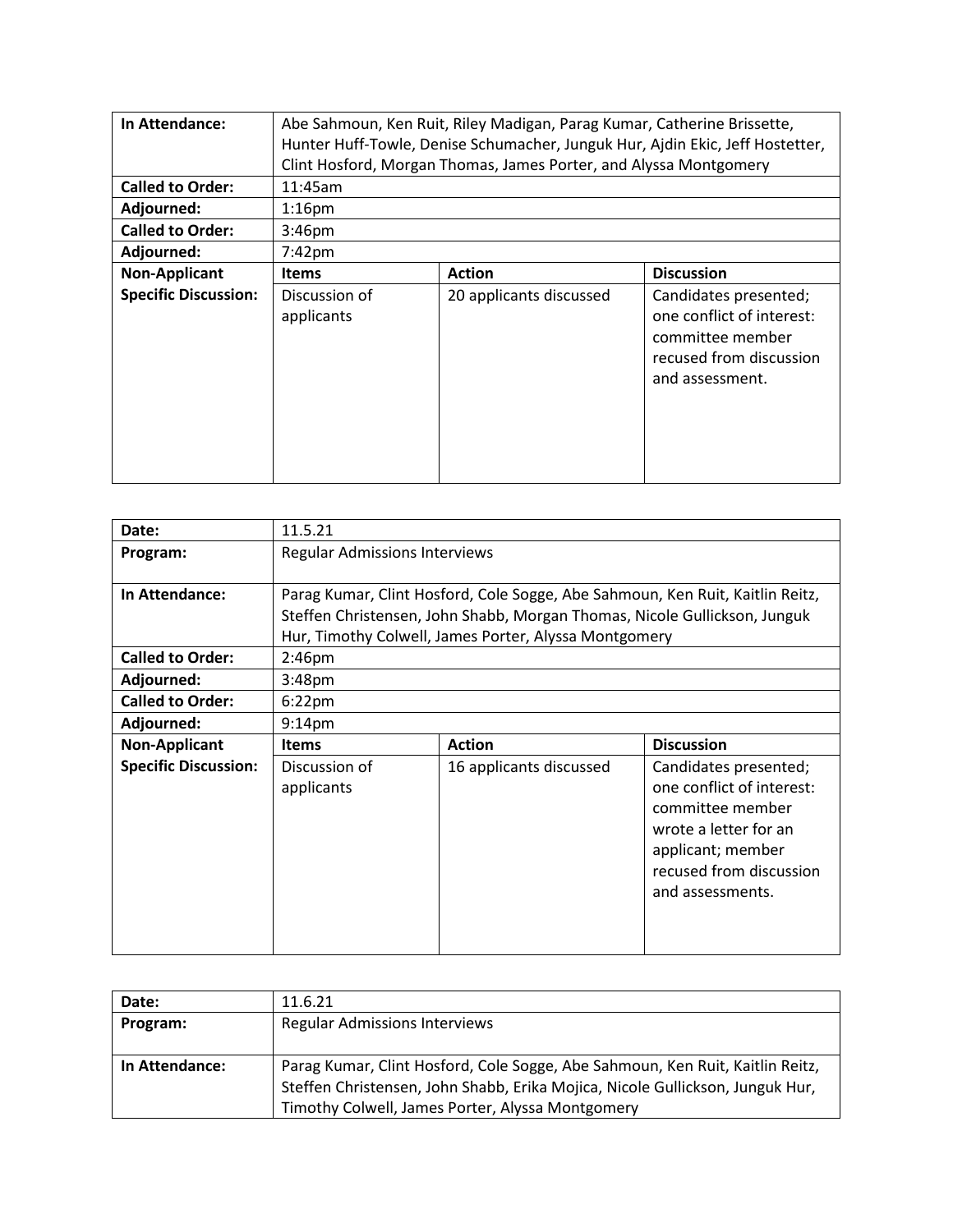| <b>Called to Order:</b>     | 12:04pm                     |                         |                                                                                                                                                  |
|-----------------------------|-----------------------------|-------------------------|--------------------------------------------------------------------------------------------------------------------------------------------------|
| Adjourned:                  | $1:22$ pm                   |                         |                                                                                                                                                  |
| <b>Called to Order:</b>     | 4:06pm                      |                         |                                                                                                                                                  |
| Adjourned:                  | 9:39pm                      |                         |                                                                                                                                                  |
| <b>Non-Applicant</b>        | <b>Items</b>                | <b>Action</b>           | <b>Discussion</b>                                                                                                                                |
| <b>Specific Discussion:</b> | Discussion of<br>applicants | 20 applicants discussed | Candidates presented:<br>one conflict of interest;<br>member wrote letter for<br>applicant; member<br>recused from discussion<br>and assessments |

| Date:                       | 12.3.21                                                                                                                                                                                                                                 |                         |                                                                                                               |
|-----------------------------|-----------------------------------------------------------------------------------------------------------------------------------------------------------------------------------------------------------------------------------------|-------------------------|---------------------------------------------------------------------------------------------------------------|
| Program:                    | <b>Regular Admissions Interviews</b>                                                                                                                                                                                                    |                         |                                                                                                               |
| In Attendance:              | Steffen Christensen, Sarah Sletten, Timothy Colwell, Denise Schumacher,<br>Charles Hosford, Morgan Thomas, Mark Koponen, John Shabb, Ajdin Ekic, Abe<br>Sahmoun, Catherine Brissette, Riley Madigan, James Porter, Alyssa<br>Montgomery |                         |                                                                                                               |
| <b>Called to Order:</b>     | 2:50 <sub>pm</sub>                                                                                                                                                                                                                      |                         |                                                                                                               |
| Adjourned:                  | 3:55 <sub>pm</sub>                                                                                                                                                                                                                      |                         |                                                                                                               |
| <b>Called to Order:</b>     | 6:20 <sub>pm</sub>                                                                                                                                                                                                                      |                         |                                                                                                               |
| Adjourned:                  | $7:56$ pm                                                                                                                                                                                                                               |                         |                                                                                                               |
| Non-Applicant               | <b>Action</b><br><b>Discussion</b><br><b>Items</b>                                                                                                                                                                                      |                         |                                                                                                               |
| <b>Specific Discussion:</b> | Discussion of<br>applicants                                                                                                                                                                                                             | 16 applicants discussed | Candidates presented;<br>two conflicts of interest;<br>members recused from<br>discussion and<br>assessments. |

| Date:                   | 12.4.21                                                                  |
|-------------------------|--------------------------------------------------------------------------|
| Program:                | <b>Regular Admissions Interviews</b>                                     |
|                         |                                                                          |
| In Attendance:          | Steffen Christensen, Sarah Sletten, Timothy Colwell, Josh Ranum, Charles |
|                         | Hosford, Morgan Thomas, Nicole Gullickson, John Shabb, Ajdin Ekic, Abe   |
|                         | Sahmoun, Catherine Brissette, Riley Madigan, James Porter, Alyssa        |
|                         | Montgomery                                                               |
| <b>Called to Order:</b> | 11:40am                                                                  |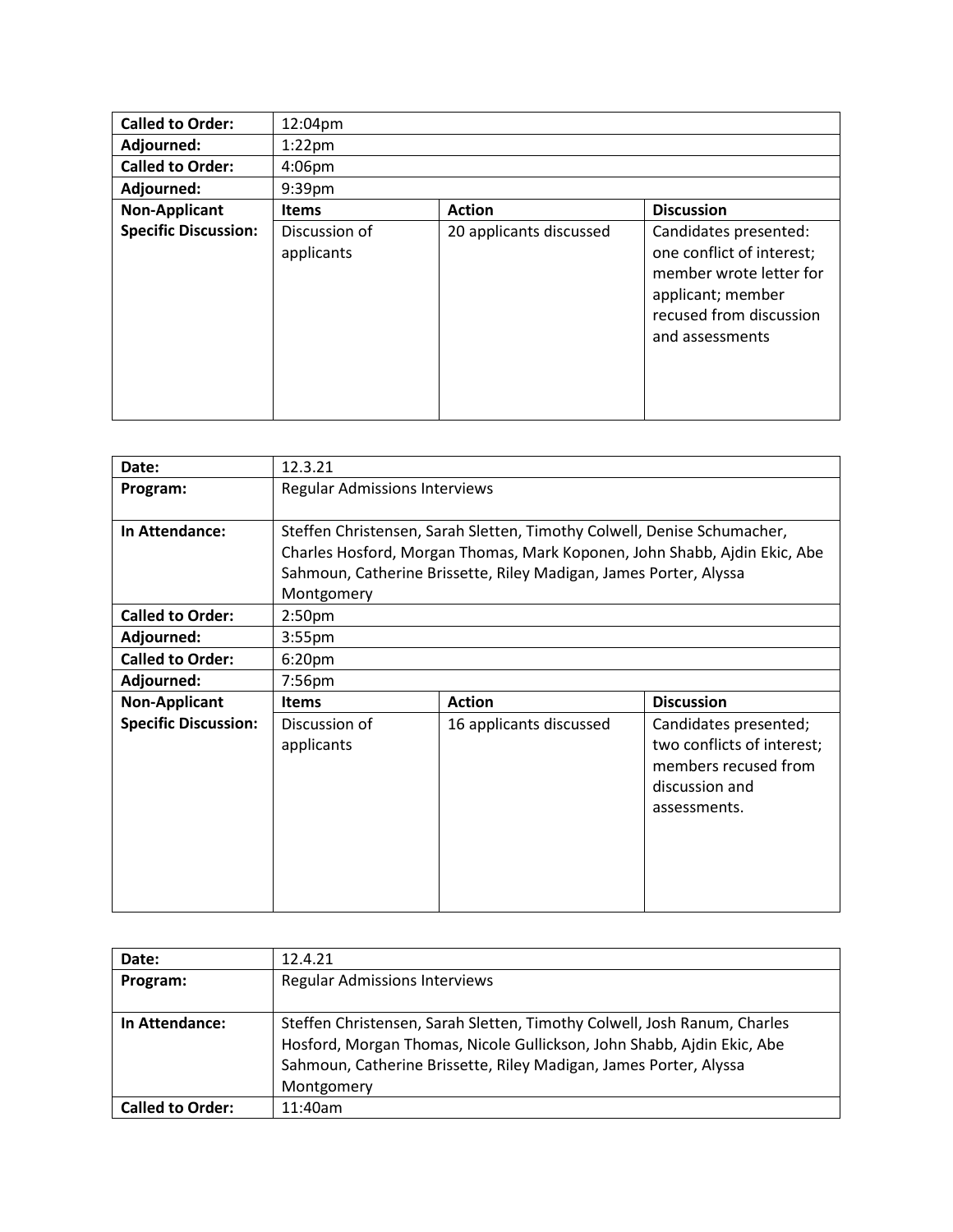| Adjourned:                  | 1:20 <sub>pm</sub>          |                         |                                                                                                             |
|-----------------------------|-----------------------------|-------------------------|-------------------------------------------------------------------------------------------------------------|
| <b>Called to Order:</b>     | 3:40 <sub>pm</sub>          |                         |                                                                                                             |
| Adjourned:                  | 6:48pm                      |                         |                                                                                                             |
| <b>Non-Applicant</b>        | <b>Items</b>                | <b>Action</b>           | <b>Discussion</b>                                                                                           |
| <b>Specific Discussion:</b> | Discussion of<br>applicants | 20 applicants discussed | Candidates presented;<br>one conflict of interest;<br>member recused<br>themselves from all<br>assessments. |

| Date:                       | 1.14.21                                                                      |                                                                       |                                                    |
|-----------------------------|------------------------------------------------------------------------------|-----------------------------------------------------------------------|----------------------------------------------------|
| Program:                    | <b>Regular Admissions Interviews</b>                                         |                                                                       |                                                    |
|                             |                                                                              |                                                                       |                                                    |
| In Attendance:              | Junguk Hur, Jeff Hostetter, Morgan Thomas, Catherine Brissette, Parag Kumar, |                                                                       |                                                    |
|                             |                                                                              | Jesse Ewaldt, Sarah Sletten, Josh Ranum, Ajdin Ekic, Ken Ruit, Nicole |                                                    |
|                             |                                                                              | Gullickson, KC Braaten, James Porter, Alyssa Montgomery               |                                                    |
| <b>Called to Order:</b>     | $2:42$ pm                                                                    |                                                                       |                                                    |
| Adjourned:                  | 3:52 <sub>pm</sub>                                                           |                                                                       |                                                    |
| <b>Called to Order:</b>     | 6:19 <sub>pm</sub>                                                           |                                                                       |                                                    |
| Adjourned:                  | 9:10 <sub>pm</sub>                                                           |                                                                       |                                                    |
| <b>Non-Applicant</b>        | <b>Action</b><br><b>Discussion</b><br><b>Items</b>                           |                                                                       |                                                    |
| <b>Specific Discussion:</b> | Discussion of<br>applicants                                                  | 16 applicants discussed                                               | Candidates presented; no<br>conflicts of interest. |
|                             |                                                                              |                                                                       |                                                    |

| Date:                   | 1.15.21                                                                                                                                                                                                                           |
|-------------------------|-----------------------------------------------------------------------------------------------------------------------------------------------------------------------------------------------------------------------------------|
| Program:                | <b>Regular Admissions Interviews</b>                                                                                                                                                                                              |
| In Attendance:          | Junguk Hur, Jeff Hostetter, Timothy Colwell, Catherine Brissette, Parag Kumar,<br>Jesse Ewaldt, Sarah Sletten, Steffen Christensen, Ajdin Ekic, Ken Ruit, Nicole<br>Gullickson, Zachary Mohs, James Porter, and Alyssa Montgomery |
| <b>Called to Order:</b> | 11:54am                                                                                                                                                                                                                           |
| Adjourned:              | $1:17$ pm                                                                                                                                                                                                                         |
| <b>Called to Order:</b> | 3:49 <sub>pm</sub>                                                                                                                                                                                                                |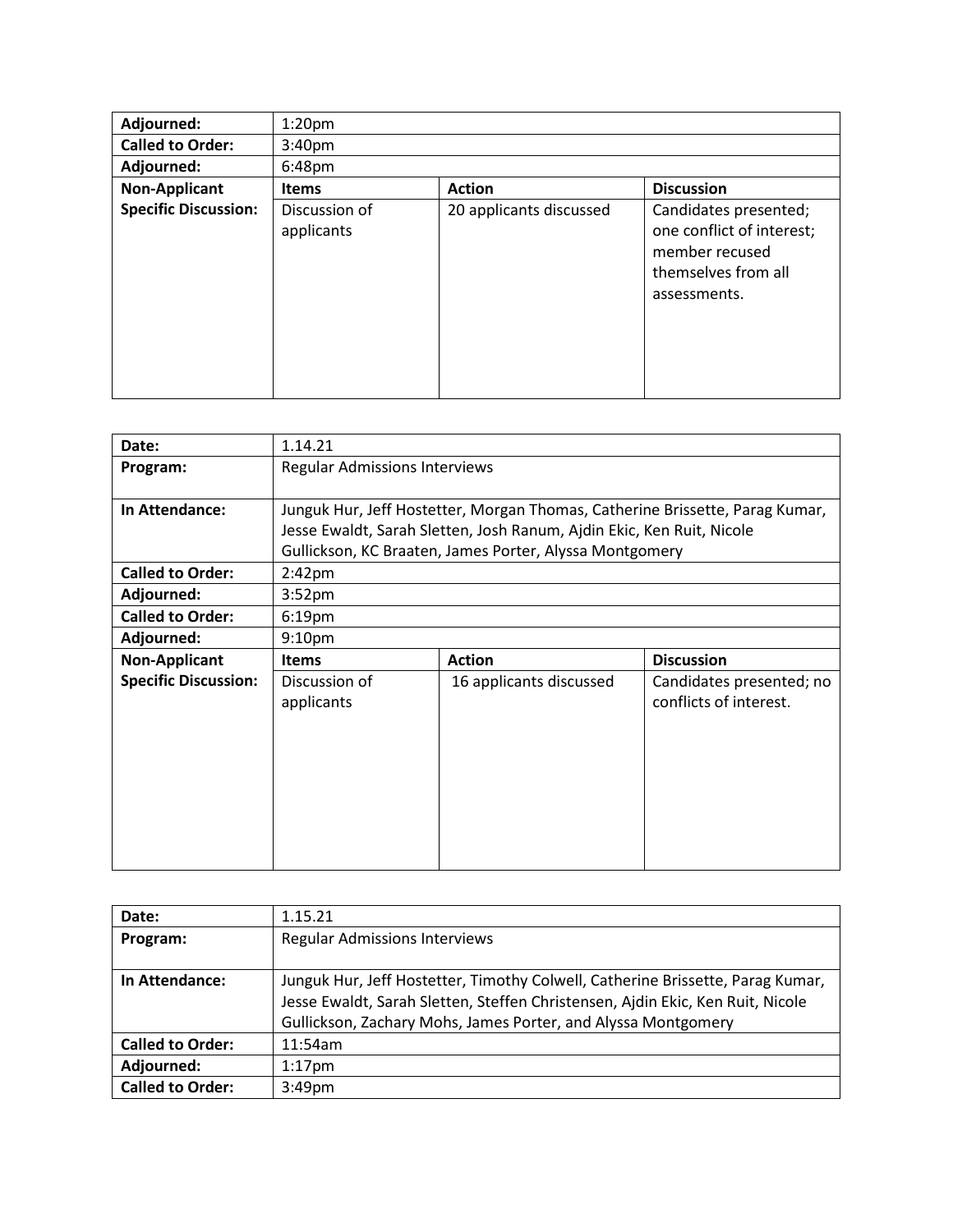| Adjourned:                  | $7:23$ pm                   |                         |                                                   |
|-----------------------------|-----------------------------|-------------------------|---------------------------------------------------|
| <b>Non-Applicant</b>        | <b>Items</b>                | <b>Action</b>           | <b>Discussion</b>                                 |
| <b>Specific Discussion:</b> | Discussion of<br>applicants | 20 applicants discussed | Candidates presented; no<br>conflicts of interest |
|                             |                             |                         |                                                   |

| Date:                       | 1.21.22                                                                                                                                                                                                                         |                         |                          |
|-----------------------------|---------------------------------------------------------------------------------------------------------------------------------------------------------------------------------------------------------------------------------|-------------------------|--------------------------|
| Program:                    | <b>Regular Admissions Interviews</b>                                                                                                                                                                                            |                         |                          |
| In Attendance:              | Junguk Hur, Steffen Christensen, Morgan Thomas, John Shabb, Nicole<br>Gullickson, Cole Sogge, Sarah Sletten, Parag Kumar, Timothy Colwell, Clint<br>Hosford, Jeff Hostetter, Riley Madigan, James Porter, and Alyssa Montgomery |                         |                          |
| <b>Called to Order:</b>     | 2:36 <sub>pm</sub>                                                                                                                                                                                                              |                         |                          |
| Adjourned:                  | 3:43 <sub>pm</sub>                                                                                                                                                                                                              |                         |                          |
| <b>Called to Order:</b>     | 6:15 <sub>pm</sub>                                                                                                                                                                                                              |                         |                          |
| Adjourned:                  | $7:43$ pm                                                                                                                                                                                                                       |                         |                          |
| <b>Non-Applicant</b>        | <b>Items</b>                                                                                                                                                                                                                    | <b>Action</b>           | <b>Discussion</b>        |
| <b>Specific Discussion:</b> | Discussion of                                                                                                                                                                                                                   | 16 applicants discussed | Candidates presented; no |

| Date:                   | 1.22.22                                                                                                                                                                                                                                                                                                |               |  |                   |
|-------------------------|--------------------------------------------------------------------------------------------------------------------------------------------------------------------------------------------------------------------------------------------------------------------------------------------------------|---------------|--|-------------------|
| Program:                | <b>INMED Admissions Interviews</b>                                                                                                                                                                                                                                                                     |               |  |                   |
| In Attendance:          | Junguk Hur, Steffen Christensen, Morgan Thomas, John Shabb, Nicole<br>Gullickson, Cole Sogge, Sarah Sletten, Parag Kumar, Timothy Colwell, Clint<br>Hosford, Jeff Hostetter, Riley Madigan, Don Warne, Yvette LaPierre, Brittany<br>Belgarde, Kathleen Fredericks, James Porter, and Alyssa Montgomery |               |  |                   |
| <b>Called to Order:</b> | 11:46am                                                                                                                                                                                                                                                                                                |               |  |                   |
| Adjourned:              | $1:17$ pm                                                                                                                                                                                                                                                                                              |               |  |                   |
| <b>Called to Order:</b> | 3:45 <sub>pm</sub>                                                                                                                                                                                                                                                                                     |               |  |                   |
| Adjourned:              | 4:51 <sub>pm</sub>                                                                                                                                                                                                                                                                                     |               |  |                   |
|                         | <b>Items</b>                                                                                                                                                                                                                                                                                           | <b>Action</b> |  | <b>Discussion</b> |